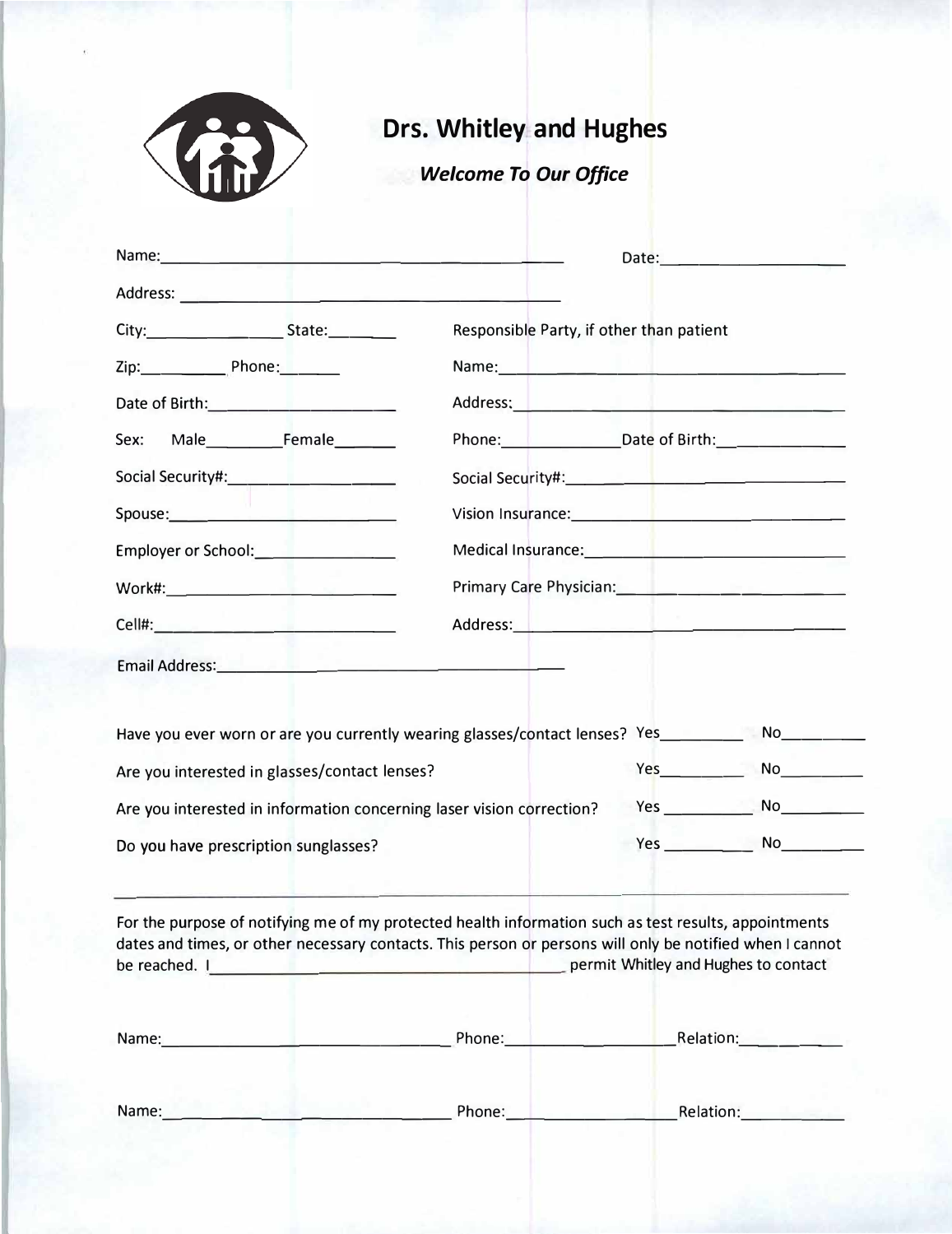**Name:\_\_\_\_\_\_\_\_\_\_\_\_\_\_\_\_\_\_\_\_\_\_\_\_\_\_\_ Date:\_\_\_\_\_\_\_\_\_\_\_\_\_\_\_ Date of Birth:\_\_\_\_\_\_\_\_\_\_\_\_\_\_\_\_**

|                                           | Circle any of the following medical conditions that you currently have | Coronary Artery         |
|-------------------------------------------|------------------------------------------------------------------------|-------------------------|
|                                           |                                                                        | Disease Depression      |
| <b>Medical Health</b>                     | <b>Hearing Loss</b>                                                    | Diabetes Emphysema      |
| Allergies                                 | <b>Heart Disease</b>                                                   | <b>GERD</b>             |
| Anemia                                    | Headaches/Migraines                                                    | <b>Hearing Loss</b>     |
| Anxiety                                   | Hepatitis                                                              | <b>Heart Disease</b>    |
| <b>Arthritis</b>                          | HIV/AIDS                                                               | Headaches/Migraines     |
| Asthma                                    | High Cholesterol                                                       | Hepatitis               |
| Atrial Fibrillation (Irregular Heartbeat) | Hyperthyroidism                                                        | <b>HIV/AIDS</b>         |
| <b>High Blood Pressure</b>                | Hypothyroidism                                                         | <b>High Cholesterol</b> |
| <b>Breast Cancer</b>                      | <b>Kidney Disease</b>                                                  |                         |
| <b>Bronchitis</b>                         | Leukemia                                                               | エルクラム                   |
| <b>Colon Cancer</b>                       | Liver Disease Lung Cancer                                              | min Kask                |
| <b>COPD</b>                               | Lymphoma Prostate Cancer                                               |                         |
| <b>Coronary Artery Disease Depression</b> | <b>Radiation Seizures Sinus</b>                                        |                         |
| Diabetes Emphysema                        | <b>Congestion Stroke</b>                                               | <b>UTAN DR</b>          |
| <b>GERD</b>                               |                                                                        |                         |
| 2010 Hotel                                |                                                                        |                         |
| 1930 (p. n. l.)                           |                                                                        | NO TYPOD                |
|                                           | The Call of the Sea                                                    |                         |
| Other:                                    |                                                                        |                         |
| Patient Medical Surgery History:_________ |                                                                        |                         |
| <b>Smoking History:</b><br><b>Current</b> |                                                                        | Never:                  |
|                                           | Former:                                                                |                         |
|                                           | Circle any of the following ocular conditions that you currently have  |                         |
| <b>Ocular Health</b>                      |                                                                        |                         |
| <b>Blurry Vision</b>                      | Glaucoma                                                               | Scott                   |
| <b>Burning</b>                            | Itching                                                                |                         |
| Cataract(s)                               | Lazy Eye                                                               |                         |
| Crossed eyes                              | <b>Loss Vision</b>                                                     |                         |
| <b>Double Vision</b>                      | <b>Macular Degeneration</b>                                            |                         |
| Dry Eyes                                  | <b>Retinal Disease</b>                                                 |                         |
| Flashes/Floaters                          | <b>Styes or Chalazion</b>                                              |                         |
| <b>Glare/Light Sensitivity</b>            |                                                                        |                         |
|                                           |                                                                        |                         |
| Other:                                    |                                                                        |                         |

Patient Ocular Surgery History: